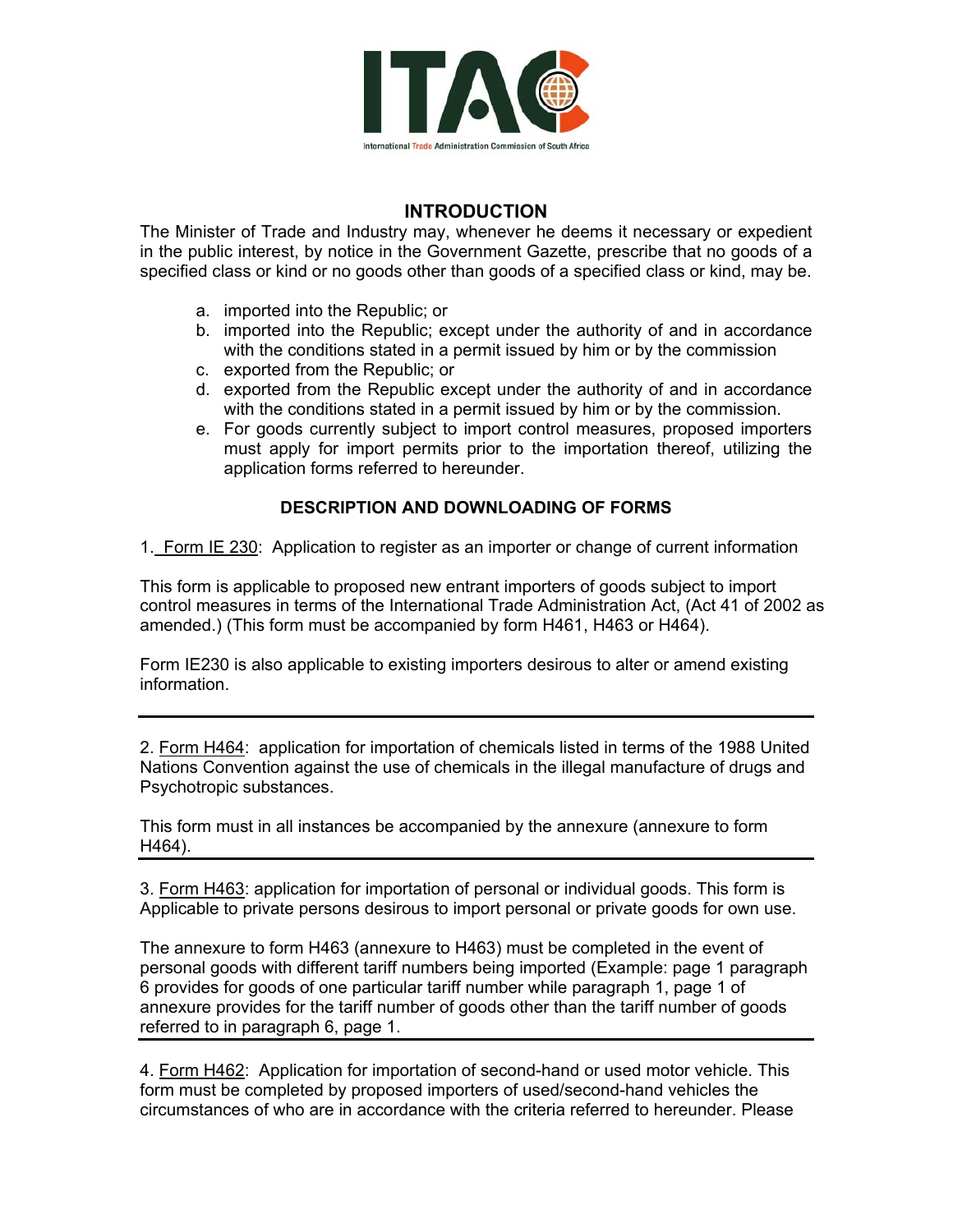note that the importation of all vehicles is subject to the issuing of a Letter of Authority (LOA) from the SABS and that a copy of the LOA must accompany the application form for an import permit.

Permits for the importation of used motor vehicles are issued in the following circumstances

(i) To immigrants for the importation of private motor vehicles. Imported vehicles may not be disposed of within a period of 24 months from the date of importation.

(ii) To returning South African residents and nationals. The returning resident or national may import his/her used vehicle if he/she returns permanently to the RSA after a minimum uninterrupted period of absence of six months. It is also required that the vehicle be registered in his/her name for a minimum period of six months prior to the return. The imported vehicle may not be disposed of within a period of two years from the date of importation.

(iii) To physically disabled people to import a specially designed motor vehicle, which will suit the disabled person's personal requirements. Proof in the form of a certificate, issued by a medical doctor that the applicant is in fact disabled is required. Full details of the vehicle must be submitted and the imported vehicle may not be disposed of within a period of two years from the date of importation.

(iv) Permits are issued for inherited motor vehicles. The heir must submit a copy of his/her ID, a copy of the will, a copy of the motor vehicle registration certificate in the name of the deceased and a copy of the death certificate.

 $(v)$  Vintage vehicles and vehicles which are regarded as collector's items. Vintage vehicles can be described as vehicles of 40 years old or older. Vehicles regarded as collector's items are not so easy to define. All requests for the importation of such vehicles are discussed with the South African Veteran and Vintage Association, who comply with international criteria.

(vi) Racing cars may be imported by a racing driver or racing drivers club. The proposed importer must submit a copy of his international or national racing car driver's licence.

(Note): No permits are issued for the importation of used motor vehicles for commercial/resale purposes.

5. Form H461: Application for import facilities. This form is applicable to registered importers, desirous to apply for additional or further import facilities.

Form H461 must also be completed in the event of a new entrant, applying to register as an importer and be submitted as an annexure to form IE230 (application to register as an importer).